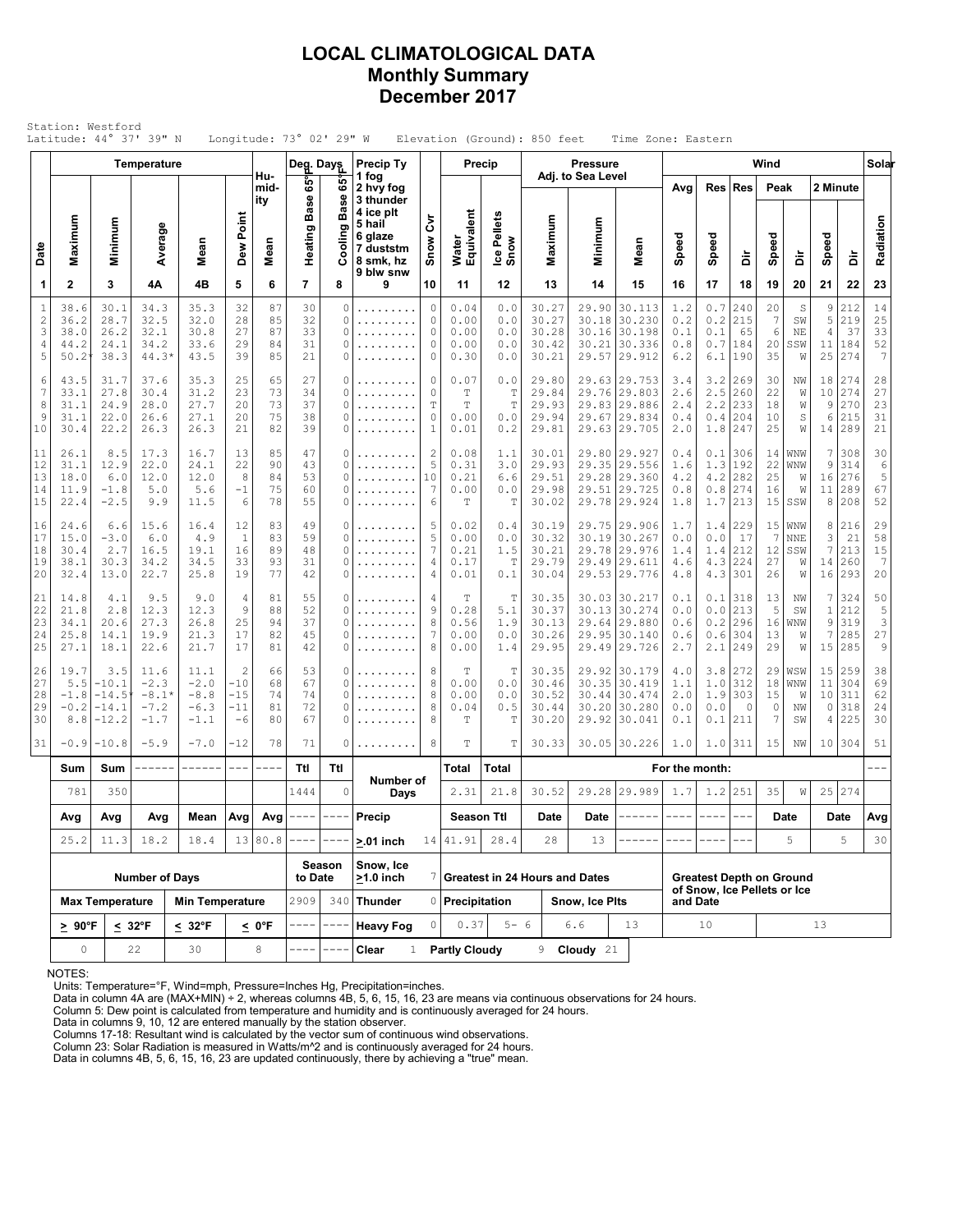### **OBSERVATIONS AT 3-HOUR INTERVALS December 2017: Westford**

| Wind<br>Sunshine                               |                                                                                 |                                                              |                                              |                                              |                                                 |                                              |                                                                                      |                                                          |                                                |                                                                                  |                                                              |                                                                       |                                                                               |                                                 |                                                          | Wind                                                                                   |                                              |                                          |                                                                                     |                                                              |                                                 |                                                           |                                                                    |                                                | Wind                                                                       |                                                                                                          |
|------------------------------------------------|---------------------------------------------------------------------------------|--------------------------------------------------------------|----------------------------------------------|----------------------------------------------|-------------------------------------------------|----------------------------------------------|--------------------------------------------------------------------------------------|----------------------------------------------------------|------------------------------------------------|----------------------------------------------------------------------------------|--------------------------------------------------------------|-----------------------------------------------------------------------|-------------------------------------------------------------------------------|-------------------------------------------------|----------------------------------------------------------|----------------------------------------------------------------------------------------|----------------------------------------------|------------------------------------------|-------------------------------------------------------------------------------------|--------------------------------------------------------------|-------------------------------------------------|-----------------------------------------------------------|--------------------------------------------------------------------|------------------------------------------------|----------------------------------------------------------------------------|----------------------------------------------------------------------------------------------------------|
|                                                | Pressure                                                                        | Rainfall<br>rate                                             | Temperature                                  | Dew Point                                    | Humidity                                        | Direction                                    | Speed                                                                                | Gust                                                     | Sunshine                                       | Pressure                                                                         | Rainfall<br>rate                                             | Temperature                                                           | Dew Point                                                                     | Humidity                                        | Direction                                                | Speed                                                                                  | Gust                                         | Sunshine                                 | Pressure                                                                            | Rainfall<br>rate                                             | Temperature                                     | Dew Point                                                 | Humidity                                                           | Direction                                      | Speed                                                                      | Gust                                                                                                     |
| DEC 01<br>0                                    |                                                                                 |                                                              |                                              |                                              |                                                 |                                              |                                                                                      |                                                          |                                                |                                                                                  | DEC 02                                                       |                                                                       |                                                                               |                                                 |                                                          |                                                                                        |                                              |                                          |                                                                                     | DEC 03                                                       |                                                 |                                                           |                                                                    |                                                |                                                                            |                                                                                                          |
| 19<br>30<br>40<br>0                            | 29.90<br>29.93<br>30.00<br>30.09<br>30.14<br>30.17<br>30.22<br>30.26            | 0.00<br>0.00<br>0.00<br>0.00<br>0.00<br>0.00<br>0.00<br>0.00 | 38<br>38<br>37<br>36<br>36<br>36<br>33<br>32 | 36<br>36<br>35<br>35<br>34<br>30<br>28<br>27 | 92<br>93<br>92<br>94<br>92<br>79<br>80<br>82    | 19<br>21<br>25<br>29<br>32<br>34<br>03<br>03 | 5<br>$\overline{c}$<br>$\circ$<br>0<br>0<br>$\mathbf 1$<br>$\Omega$<br>$1\,$         | 13<br>6<br>0<br>0<br>$\circ$<br>7<br>6<br>7              | 0<br>0<br>$\circ$<br>35<br>142<br>33<br>0<br>0 | 30.26<br>30.26<br>30.26<br>30.27<br>30.23<br>30.21<br>30.20<br>30.20             | 0.00<br>0.00<br>0.00<br>0.00<br>0.00<br>0.00<br>0.00<br>0.00 | 30<br>30<br>30<br>31<br>35<br>36<br>33<br>32                          | 27<br>27<br>27<br>28<br>29<br>29<br>29<br>28                                  | 87<br>87<br>89<br>88<br>77<br>76<br>86<br>86    | 06<br>11<br>11<br>11<br>21<br>21<br>21<br>21             | 0<br>$\circ$<br>0<br>0<br>4<br>0<br>0<br>0                                             | 0<br>0<br>0<br>0<br>6<br>0<br>0<br>0         | 0<br>0<br>0<br>54<br>162<br>40<br>0<br>0 | 30.20<br>30.18<br>30.17<br>30.19<br>30.18<br>30.17<br>30.21<br>30.24                | 0.00<br>0.00<br>0.00<br>0.00<br>0.00<br>0.00<br>0.00<br>0.00 | 29<br>29<br>27<br>29<br>38<br>37<br>31<br>27    | 26<br>26<br>26<br>27<br>31<br>30<br>28<br>26              | 91<br>91<br>94<br>93<br>75<br>76<br>88<br>93                       | 21<br>21<br>10<br>05<br>06<br>09<br>06<br>06   | 0<br>$\mathbb O$<br>$\mathbb O$<br>0<br>1<br>0<br>0<br>$\Omega$            | 0<br>$\circ$<br>$\circ$<br>$\begin{matrix} 0 \\ 6 \end{matrix}$<br>0<br>0<br>0                           |
|                                                |                                                                                 |                                                              | DEC 04                                       |                                              |                                                 |                                              |                                                                                      |                                                          |                                                |                                                                                  |                                                              | DEC 05                                                                |                                                                               |                                                 |                                                          |                                                                                        |                                              |                                          |                                                                                     |                                                              | DEC 06                                          |                                                           |                                                                    |                                                |                                                                            |                                                                                                          |
| 0<br>0<br>0<br>37<br>274<br>74<br>$\circ$<br>0 | 30.28<br>30.32<br>30.35<br>30.42<br>30.39<br>30.35<br>30.33<br>30.30            | 0.00<br>0.00<br>0.00<br>0.00<br>0.00<br>0.00<br>0.00<br>0.00 | 29<br>28<br>24<br>27<br>39<br>41<br>37<br>39 | 27<br>26<br>23<br>26<br>32<br>33<br>31<br>30 | 93<br>94<br>94<br>95<br>77<br>73<br>77<br>72    | 06<br>06<br>06<br>06<br>04<br>23<br>17<br>22 | 0<br>$\circ$<br>0<br>0<br>$\circ$<br>0<br>$\mathbf 1$<br>$\circ$                     | 0<br>0<br>0<br>0<br>0<br>0<br>6<br>6                     | 0<br>0<br>$\circ$<br>16<br>19<br>28<br>0<br>0  | 30.21<br>30.14<br>30.08<br>30.02<br>29.93<br>29.83<br>29.75<br>29.67             | 0.00<br>0.00<br>0.00<br>0.00<br>0.00<br>0.00<br>0.00<br>0.07 | 39<br>39<br>40<br>44<br>42<br>44<br>47<br>47                          | 30<br>33<br>34<br>37<br>39<br>42<br>43<br>45                                  | 72<br>77<br>79<br>77<br>88<br>92<br>87<br>94    | 17<br>19<br>19<br>18<br>18<br>16<br>17<br>19             | 5<br>8<br>9<br>5<br>7<br>7<br>5<br>6                                                   | 15<br>18<br>24<br>16<br>16<br>15<br>16<br>11 | 0<br>0<br>0<br>83<br>93<br>49<br>0<br>0  | 29.63<br>29.70<br>29.78<br>29.79<br>29.76<br>29.75<br>29.77<br>29.77                | 0.34<br>0.00<br>0.00<br>0.00<br>0.00<br>0.00<br>0.00<br>0.00 | 44<br>38<br>34<br>35<br>36<br>36<br>34<br>32    | 40<br>33<br>22<br>23<br>24<br>22<br>20<br>21              | 88<br>80<br>60<br>63<br>60<br>55<br>56<br>63                       | 128<br> 28<br>27<br>26<br>26<br>25<br>24<br>21 | 18<br>8<br>12<br>6<br>$\,1\,$<br>0<br>$\overline{c}$<br>$\mathbf{1}$       | 35<br>23<br>$\begin{array}{c} 26 \\ 12 \end{array}$<br>$\begin{array}{c} 11 \\ 5 \end{array}$<br>14<br>7 |
| DEC 07                                         |                                                                                 |                                                              |                                              |                                              |                                                 |                                              |                                                                                      |                                                          |                                                | DEC 08                                                                           |                                                              |                                                                       |                                                                               |                                                 |                                                          |                                                                                        |                                              |                                          | DEC 09                                                                              |                                                              |                                                 |                                                           |                                                                    |                                                |                                                                            |                                                                                                          |
| 0<br>$\circ$<br>0<br>84<br>250<br>25<br>0<br>0 | 29.77<br>29.77<br>29.80<br>29.84<br>29.81<br>29.78<br>29.80<br>29.82            | 0.00<br>0.00<br>0.00<br>0.00<br>0.00<br>0.00<br>0.00<br>0.00 | 32<br>31<br>32<br>31<br>33<br>33<br>31<br>29 | 22<br>26<br>24<br>21<br>22<br>21<br>24<br>26 | 67<br>80<br>72<br>65<br>64<br>62<br>75<br>88    | 19<br>21<br>26<br>26<br>25<br>24<br>23<br>23 | $\overline{\mathbf{c}}$<br>$\frac{2}{3}$<br>$\overline{c}$<br>3<br>$\circ$<br>0<br>4 | 6<br>6<br>11<br>14<br>18<br>7<br>0<br>9                  | $\circ$<br>$\circ$<br>74<br>95<br>25<br>0<br>0 | 0, 29.83<br>29.87<br>29.90<br>29.91<br>29.90<br>29.87<br>29.89<br>29.88          | 0.00<br>0.00<br>0.00<br>0.00<br>0.00<br>0.00<br>0.00<br>0.00 | 28<br>27<br>27<br>27<br>30<br>31<br>27<br>25                          | 24<br>21<br>19<br>24<br>22<br>20<br>19<br>18                                  | 86<br>77<br>74<br>88<br>71<br>63<br>71<br>73    | 126<br>26<br>24<br>21<br>23<br>21<br>22<br>19            | 3<br>$\boldsymbol{7}$<br>$\overline{\mathbf{c}}$<br>4<br>3<br>3<br>2<br>$\overline{c}$ | 10<br>12<br>8<br>9<br>11<br>10<br>8<br>9     | 0<br>0<br>81<br>153<br>32<br>0<br>0      | 0, 29.88<br>29.91<br>29.91<br>29.93<br>29.87<br>29.80<br>29.76<br>29.71             | 0.00<br>0.00<br>0.00<br>0.00<br>0.00<br>0.00<br>0.00<br>0.00 | 26<br>22<br>23<br>28<br>31<br>30<br>28<br>27    | 18<br>17<br>18<br>18<br>19<br>21<br>22<br>23              | 70<br>82<br>79<br>67<br>62<br>67<br>77<br>87                       | 21  <br>21<br>20<br>20<br>18<br>03<br>03<br>07 | 2<br>$\mathsf O$<br>$\mathsf O$<br>3<br>0<br>0<br>0<br>$\Omega$            | 6<br>$\begin{matrix} 0 \\ 0 \end{matrix}$<br>$\begin{matrix} 8 \\ 0 \end{matrix}$<br>0<br>0<br>$\circ$   |
|                                                |                                                                                 |                                                              | DEC                                          | 10                                           |                                                 |                                              |                                                                                      |                                                          |                                                |                                                                                  |                                                              | DEC 11                                                                |                                                                               |                                                 |                                                          |                                                                                        |                                              |                                          |                                                                                     |                                                              | DEC 12                                          |                                                           |                                                                    |                                                |                                                                            |                                                                                                          |
| 0<br>0<br>19<br>135<br>26<br>0<br>0            | 0, 29.67<br>29.64<br>29.65<br>29.66<br>29.68<br>29.74<br>29.78<br>29.79         | 0.00<br>0.00<br>0.00<br>0.00<br>0.00<br>0.00<br>0.00<br>0.00 | 25<br>25<br>25<br>26<br>30<br>28<br>26<br>27 | 23<br>23<br>24<br>25<br>22<br>17<br>18<br>20 | 91,07<br>94<br>93<br>94<br>71<br>64<br>73<br>76 | 06<br>29<br>23<br>26<br>27<br>23<br>23       | 0<br>$\circ$<br>0<br>$\overline{c}$<br>5<br>$\overline{7}$<br>$\circ$<br>$\mathbf 1$ | 0<br>0<br>$\circ$<br>10<br>23<br>16<br>1<br>6            | 0<br>$\circ$<br>12<br>127<br>60<br>0<br>0      | 0, 29.80<br>29.81<br>29.86<br>29.94<br>29.98<br>29.98<br>30.01<br>29.95          | 0.00<br>0.00<br>0.00<br>0.00<br>0.00<br>0.00<br>0.00<br>0.00 | 26<br>26<br>20<br>16<br>18<br>16<br>10<br>9                           | 23<br>24<br>17<br>13<br>12<br>9<br>$\boldsymbol{7}$<br>6                      | 89<br>92<br>90<br>88<br>78<br>74<br>88<br>86    | 20<br>22<br>34<br>01<br>0 <sub>0</sub><br>03<br>02<br>05 | 2<br>$\circ$<br>0<br>0<br>1<br>$\mathbf{1}$<br>$\circ$<br>0                            | 10<br>0<br>5<br>4<br>5<br>4<br>0<br>0        | 0<br>0<br>11<br>19<br>9<br>0<br>0        | 0, 29.93<br>29.83<br>29.71<br>29.62<br>29.49<br>29.41<br>29.37<br>29.38             | 0.00<br>0.00<br>0.00<br>0.00<br>0.00<br>0.00<br>0.00<br>0.00 | 13<br>15<br>24<br>27<br>29<br>31<br>30<br>21    | 10<br>12<br>21<br>24<br>27<br>28<br>29<br>19              | 86,09<br>88<br>85<br>91<br>89<br>87<br>94<br>93                    | 07<br>22<br>19<br>22<br>17<br>19<br>31         | 0<br>$\mathsf O$<br>$\,1\,$<br>$\sqrt{4}$<br>0<br>$\,1\,$<br>0<br>$\Omega$ | $\circ$<br>$\circ$<br>12<br>14<br>$1\,1$<br>$1\,1$<br>0<br>7                                             |
|                                                |                                                                                 |                                                              | DEC 13                                       |                                              |                                                 |                                              |                                                                                      |                                                          |                                                |                                                                                  |                                                              | DEC 14                                                                |                                                                               |                                                 |                                                          |                                                                                        |                                              |                                          |                                                                                     |                                                              | DEC 15                                          |                                                           |                                                                    |                                                |                                                                            |                                                                                                          |
| 0<br>$\circ$<br>5<br>9                         | 0, 29.35<br>29.31<br>29.30<br>29.29<br>14 29.30<br>29.36<br>0 29.43<br>0 29.47  | 0.00<br>0.00<br>0.00<br>0.00<br>0.00<br>0.00<br>0.00<br>0.00 | 18<br>17<br>16<br>12<br>11<br>10<br>9<br>9   | 16<br>15<br>14<br>10<br>7<br>4<br>4<br>3     | 91<br>91<br>91<br>90<br>85<br>77<br>79<br>77    | 08<br>31<br>28<br>29<br>27<br>28<br>27<br>27 | 0<br>$\circ$<br>3<br>0<br>3<br>$\boldsymbol{7}$<br>$\sqrt{2}$<br>12                  | 0<br>0<br>9<br>4<br>12<br>19<br>16<br>21                 | 0<br>0<br>427<br>0                             | 0, 29.51<br>29.53<br>29.58<br>18 29.67<br>29.71<br>225 29.77<br>29.86<br>0 29.93 | 0.00<br>0.00<br>0.00<br>0.00<br>0.00<br>0.00<br>0.00<br>0.00 | 6<br>6<br>$\overline{c}$<br>$-1$<br>8<br>10<br>6<br>6                 | -0<br>$\,1\,$<br>$-2$<br>$-4$<br>$\mathbf{1}$<br>$\mathbf{1}$<br>$-2$<br>$-1$ | 74<br>81<br>84<br>86<br>73<br>64<br>68<br>73    | 28<br>26<br>02<br>02<br>01<br>30<br>26<br>25             | 6<br>0<br>0<br>0<br>0<br>0<br>2<br>$\mathbf{1}$                                        | 12<br>0<br>0<br>0<br>0<br>0<br>7<br>8        | 0<br>0<br>0<br>21<br>232                 | 29.98<br>30.01<br>30.00<br>30.02<br>29.96<br>44 29.90<br>$0$ 29.83<br>0 29.81       | 0.00<br>0.00<br>0.00<br>0.00<br>0.00<br>0.00<br>0.00<br>0.00 | 6<br>$-2$<br>$1\,$<br>9<br>19<br>19<br>18<br>18 | $\mathbf{1}$<br>$-5$<br>$-3$<br>5<br>10<br>10<br>11<br>12 | 78<br>86<br>86<br>84   19<br>67 20<br>66 20<br>75 22<br>77 21      | 27<br>21<br>21                                 | 1<br>$\mathsf O$<br>0<br>3<br>6<br>3<br>3<br>6                             | 9<br>$\circ$<br>0<br>10<br>10<br>$\mathsf 9$<br>9<br>8                                                   |
| DEC 16                                         |                                                                                 |                                                              |                                              |                                              |                                                 |                                              |                                                                                      |                                                          |                                                |                                                                                  |                                                              | DEC 17                                                                |                                                                               |                                                 |                                                          |                                                                                        |                                              |                                          |                                                                                     |                                                              | DEC 18                                          |                                                           |                                                                    |                                                |                                                                            |                                                                                                          |
| 0<br>0<br>107<br>0                             | 0, 29.78<br>29.76<br>29.76<br>49 29.81<br>29.82<br>91 29.91<br>0 30.05<br>30.15 | 0.00<br>0.00<br>0.00<br>0.00<br>0.00<br>0.00<br>0.00<br>0.00 | 16<br>14<br>16<br>19<br>23<br>16<br>15<br>13 | 13<br>11<br>13<br>16<br>19<br>12<br>10<br>8  | 88<br>86<br>87<br>87<br>83<br>83<br>81<br>81    | 19<br>20<br>21<br>21<br>23<br>02<br>01<br>32 | 1<br>4<br>5<br>5<br>0<br>0<br>$\mathbb O$<br>$\mathbf 1$                             | 7<br>$\sqrt{ }$<br>10<br>9<br>6<br>4<br>$\mathbb O$<br>6 | 0<br>$\circ$<br>341<br>0<br>$\circ$            | 0, 30.19<br>30.22<br>30.26<br>23 30.31<br>30.31<br>56 30.28<br>30.29<br>30.26    | 0.00<br>0.00<br>0.00<br>0.00<br>0.00<br>0.00<br>0.00<br>0.00 | 7<br>$\boldsymbol{7}$<br>$-0$<br>3<br>13<br>12<br>3<br>$\overline{c}$ | 4<br>4<br>$-3$<br>$-0$<br>5<br>$\overline{4}$<br>$-1$<br>$-1$                 | 88,33<br>89<br>88<br>88<br>72<br>69<br>84<br>88 | 34<br>01<br>07<br>01<br>04<br>05<br>05                   | 0<br>0<br>0<br>0<br>0<br>0<br>0<br>0                                                   | 0<br>0<br>0<br>$\circ$<br>0<br>0<br>0<br>0   | 0<br>$\circ$<br>77                       | 0, 30.21<br>30.17<br>30.09<br>28 30.05<br>29.95<br>12 29.89<br>$0$ 29.85<br>0 29.82 | 0.00<br>0.00<br>0.00<br>0.00<br>0.00<br>0.00<br>0.00<br>0.00 | 3<br>8<br>9<br>15<br>24<br>25<br>26<br>28       | $\circ$<br>$\mathsf S$<br>6<br>12<br>21<br>23<br>24<br>27 | 87,05<br>87 05<br>87 <br>85 22<br>89 22<br>90 22<br>93 20<br>95 20 | 05                                             | 0<br>0<br>0<br>0<br>4<br>0<br>3<br>4                                       | 0<br>$\mathbb O$<br>$\mathbb O$<br>$\sqrt{2}$<br>8<br>$\mathbb O$<br>$\boldsymbol{7}$<br>9               |

# **MAXIMUM SHORT DURATION PRECIPITATION**

| <b>Time Period (minutes)</b> |      | 10   | 15   | 20   | 30   | 45   | 60   | 80   | 100  | 120  | 150  | 180  |
|------------------------------|------|------|------|------|------|------|------|------|------|------|------|------|
| Precipitation                | 0.06 | 0.07 | 0.08 | 0.09 | 0.10 | 0.11 | 0.12 | 0.12 | 0.14 | 0.14 | 0.16 | 0.17 |
| <b>Ended: Date</b>           | 05   | 06   | 06   | 06   | 06   | 06   | 06   | 06   | 05   | 05   | 05   | 05   |
| <b>Ended: Time</b>           | 2358 | 0001 | 0007 | 0014 | 0017 | 0028 | 0040 | 0040 | 2140 | 2136 | 2200 | 2217 |

The precipitation amounts may occur at any time during the month. The time indicated is the ending time of the interval. Date and time are not entered for trace amounts.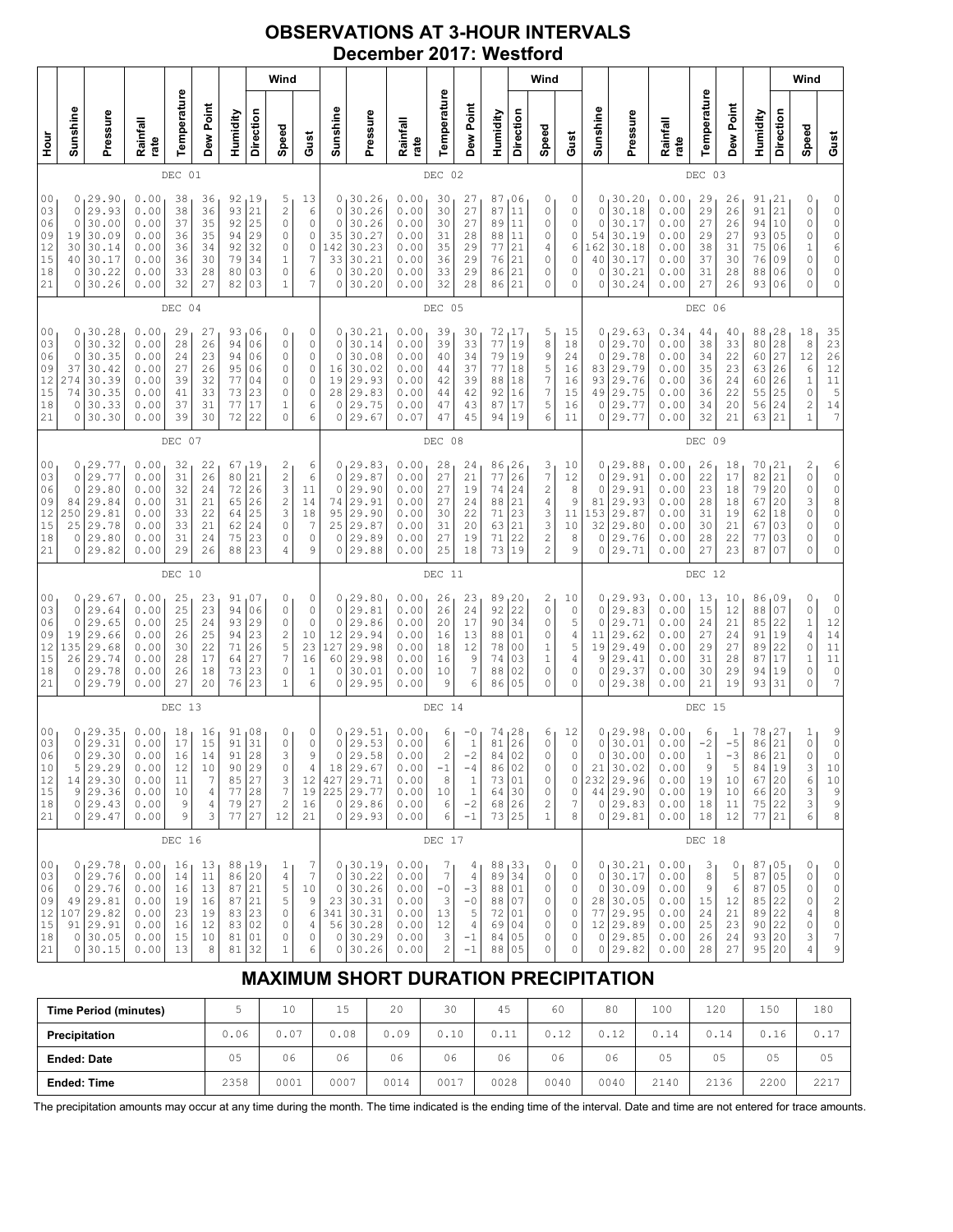### **OBSERVATIONS AT 3-HOUR INTERVALS December 2017: Westford**

|                                                          | Wind                                                   |                                                                             |                                                              |                                                                   |                                                                      |                                              |                                                              |                                                                                     |                                                                                   |                                                                         |                                                                            |                                                              |                                                                |                                                                                             | Wind                                         |                                               |                                                                      |                                                           |                                                             |                                                                         |                                                              |                                                      |                                                                   | Wind                                            |                                                |                                                                         |                                                                                                                                       |
|----------------------------------------------------------|--------------------------------------------------------|-----------------------------------------------------------------------------|--------------------------------------------------------------|-------------------------------------------------------------------|----------------------------------------------------------------------|----------------------------------------------|--------------------------------------------------------------|-------------------------------------------------------------------------------------|-----------------------------------------------------------------------------------|-------------------------------------------------------------------------|----------------------------------------------------------------------------|--------------------------------------------------------------|----------------------------------------------------------------|---------------------------------------------------------------------------------------------|----------------------------------------------|-----------------------------------------------|----------------------------------------------------------------------|-----------------------------------------------------------|-------------------------------------------------------------|-------------------------------------------------------------------------|--------------------------------------------------------------|------------------------------------------------------|-------------------------------------------------------------------|-------------------------------------------------|------------------------------------------------|-------------------------------------------------------------------------|---------------------------------------------------------------------------------------------------------------------------------------|
| Hour<br>H                                                | Sunshine                                               | Pressure                                                                    | Rainfall<br>rate                                             | Temperature                                                       | Dew Point                                                            | Humidity                                     | Direction                                                    | Speed                                                                               | Gust                                                                              | Sunshine                                                                | Pressure                                                                   | Rainfall<br>rate                                             | Temperature                                                    | Dew Point                                                                                   | Humidity                                     | Direction                                     | Speed                                                                | Gust                                                      | Sunshine                                                    | Pressure                                                                | Rainfall<br>rate                                             | Temperature                                          | Dew Point                                                         | Humidity                                        | Direction                                      | Speed                                                                   | Gust                                                                                                                                  |
|                                                          |                                                        |                                                                             |                                                              | DEC 19                                                            |                                                                      |                                              |                                                              |                                                                                     |                                                                                   |                                                                         |                                                                            |                                                              | DEC 20                                                         |                                                                                             |                                              |                                               |                                                                      |                                                           |                                                             |                                                                         |                                                              | DEC 21                                               |                                                                   |                                                 |                                                |                                                                         |                                                                                                                                       |
| 00<br>03<br>06<br>09<br>12<br>15<br>18<br>21             | 0<br>$\circ$<br>11<br>21<br>7                          | 0, 29.78<br>29.76<br>29.70<br>29.64<br>29.55<br>29.49<br>0 29.52<br>0 29.54 | 0.00<br>0.00<br>0.00<br>0.00<br>0.00<br>0.00<br>0.00<br>0.00 | 30<br>31<br>32<br>35<br>37<br>37<br>38<br>35                      | 29<br>30<br>31<br>34<br>35<br>35<br>35<br>33                         | 95<br>96<br>96<br>94<br>91<br>88<br>91       | 95, 20<br>20<br>20<br>20<br>21<br>20<br>24<br>25             | 5<br>4<br>3<br>6<br>$\overline{4}$<br>6<br>7<br>6                                   | 11<br>$10$<br>8<br>12<br>12<br>12<br>23<br>11                                     | $\mathbf 0$<br>$\mathbf 0$<br>32<br>77<br>58<br>$\circ$                 | 0, 29.54<br>29.56<br>29.62<br>29.71<br>29.77<br> 29.83<br>29.92<br>0 29.99 | 0.00<br>0.00<br>0.00<br>0.00<br>0.00<br>0.00<br>0.00<br>0.00 | 31<br>29<br>31<br>30<br>28<br>25<br>23<br>16                   | 29<br>27<br>23<br>23<br>23<br>19<br>14<br>10                                                | 92<br>92<br>72<br>76<br>81<br>77<br>68<br>78 | 19<br> 20<br>29<br>30<br>30<br>35<br>31<br>02 | 1<br>$\mathbb O$<br>10<br>12<br>$\sqrt{4}$<br>$\mathbf{2}$<br>3<br>1 | 8<br>0<br>26<br>21<br>21<br>15<br>18<br>11                | $\circ$<br>$\circ$<br>72<br>160<br>46<br>$\circ$<br>$\circ$ | 0, 30.04<br>30.09<br>30.15<br>30.19<br>30.22<br>30.24<br>30.30<br>30.33 | 0.00<br>0.00<br>0.00<br>0.00<br>0.00<br>0.00<br>0.00<br>0.00 | 13<br>10<br>6<br>9<br>11<br>13<br>7<br>6             | 7<br>5<br>3<br>5<br>5<br>5<br>3<br>2                              | 76<br>79<br>84<br>82<br>75<br>72<br>84<br>85    | 33 ر<br>32<br>33<br>36<br>32<br>11<br>11<br>06 | 0<br>0<br>$\circ$<br>$\mathbb O$<br>0<br>0<br>0<br>$\Omega$             | $\begin{matrix} 0 \\ 12 \\ 0 \end{matrix}$<br>$\mathbb O$<br>$\mathsf{O}\xspace$<br>$\mathbb O$<br>$\mathbb O$<br>$\mathsf{O}\xspace$ |
|                                                          |                                                        |                                                                             |                                                              | DEC 22                                                            |                                                                      |                                              |                                                              |                                                                                     |                                                                                   |                                                                         |                                                                            |                                                              | DEC 23                                                         |                                                                                             |                                              |                                               |                                                                      |                                                           |                                                             |                                                                         |                                                              | DEC 24                                               |                                                                   |                                                 |                                                |                                                                         |                                                                                                                                       |
| 00<br>03<br>06<br>09<br>12<br>15<br>18<br>21             | $\circ$<br>$\circ$<br>30<br>16<br>5<br>0               | 0, 30.34<br>30.34<br>30.36<br>30.35<br>30.29<br>30.23<br>30.20<br>0 30.18   | 0.00<br>0.00<br>0.00<br>0.00<br>0.00<br>0.00<br>0.00<br>0.00 | 5<br>6<br>7<br>9<br>12<br>15<br>16<br>19                          | 1<br>3<br>3<br>6<br>9<br>12<br>$1\,4$<br>17                          | 85<br>87<br>84<br>86<br>88<br>89<br>91<br>91 | 08<br>08<br>07<br>09<br>09<br>08<br>15<br>21                 | 0<br>$\mathbf 0$<br>0<br>0<br>0<br>$\circ$<br>0<br>0                                | 0<br>$\circ$<br>$\circ$<br>$\mathbb O$<br>$\mathbb O$<br>$\circ$<br>0<br>$\Omega$ | $\mathbf 0$<br>$\mathbf 0$<br>5<br>12<br>12<br>0<br>$\circ$             | 0, 30.13<br>30.08<br>30.02<br>29.92<br>29.79<br>29.65<br>29.75<br>29.83    | 0.00<br>0.00<br>0.00<br>0.00<br>0.00<br>0.00<br>0.00<br>0.00 | 22<br>24<br>27<br>29<br>33<br>33<br>24<br>21                   | 20<br>22<br>25<br>27<br>32<br>32<br>22<br>19                                                | 92<br>92<br>94<br>94<br>95<br>95<br>94<br>92 | 19<br>17<br>17<br>20<br>19<br>19<br>34<br>03  | 0<br>0<br>0<br>0<br>0<br>$\mathsf{O}\xspace$<br>1<br>$\circ$         | 2<br>$\mathbb O$<br>0<br>0<br>5<br>$\mathbb O$<br>10<br>6 | $\circ$<br>$\circ$<br>40<br>123<br>37<br>0<br>$\circ$       | 0, 29.96<br>30.06<br>30.14<br>30.23<br>30.24<br>30.20<br>30.17<br>30.10 | 0.00<br>0.00<br>0.00<br>0.00<br>0.00<br>0.00<br>0.00<br>0.00 | 23<br>25<br>24<br>22<br>23<br>22<br>17<br>17         | 21<br>23<br>21<br>18<br>15<br>14<br>13<br>13                      | 93,31<br>91<br>91<br>84<br>69<br>70<br>82<br>86 | 29<br>28<br>32<br>30<br>02<br>05<br>04         | 0<br>$\circ$<br>0<br>0<br>$\overline{c}$<br>$\mathbb O$<br>0<br>$\circ$ | $\circ$<br>$\circ$<br>$\mathbb O$<br>$\overline{8}$<br>$1\,1$<br>$\mathbb O$<br>$\mathbb O$<br>$\circ$                                |
|                                                          | DEC 25                                                 |                                                                             |                                                              |                                                                   |                                                                      |                                              |                                                              |                                                                                     | DEC 26                                                                            |                                                                         |                                                                            |                                                              |                                                                |                                                                                             |                                              |                                               |                                                                      | DEC 27                                                    |                                                             |                                                                         |                                                              |                                                      |                                                                   |                                                 |                                                |                                                                         |                                                                                                                                       |
| 00<br>03<br>06<br>09<br>12<br>15<br>18<br>21             | $\circ$<br>$\circ$<br>14<br>44<br>14                   | 0, 29.95<br>29.77<br>29.68<br>29.58<br>29.50<br>29.68<br>0 29.82<br>0 29.88 | 0.00<br>0.00<br>0.00<br>0.00<br>0.00<br>0.00<br>0.00<br>0.00 | 18<br>22<br>21<br>22<br>27<br>21<br>21<br>21                      | 14<br>16<br>18<br>20<br>24<br>15<br>15<br>16                         | 77<br>89<br>92<br>88<br>75<br>79<br>78       | 84, 10<br>18<br>23<br>17<br>20<br>28<br>26<br>28             | 0<br>7<br>$\mathbf 0$<br>$\mathbf{2}$<br>$\boldsymbol{7}$<br>4<br>$\mathbf{1}$<br>4 | 0<br>16<br>8<br>8<br>22<br>16<br>6<br>8                                           | $\mathbf 0$<br>$\circ$<br>51<br>132<br>86<br>$\mathbf 0$<br>$\mathbb O$ | 0, 29.92<br>30.02<br>30.08<br>30.16<br>30.19<br>30.22<br>30.29<br>30.33    | 0.00<br>0.00<br>0.00<br>0.00<br>0.00<br>0.00<br>0.00<br>0.00 | 20<br>16<br>12<br>12<br>12<br>13<br>6<br>5                     | 10<br>6<br>$\overline{4}$<br>6<br>$\mathbf{1}$<br>$\ensuremath{\mathsf{3}}$<br>$-2$<br>$-5$ | 67<br>64<br>70<br>76<br>59<br>64<br>68<br>65 | 126<br>26<br>24<br>29<br>29<br>31<br>33<br>28 | 9<br>$\boldsymbol{7}$<br>8<br>4<br>6<br>1<br>0<br>0                  | 24<br>15<br>18<br>10<br>15<br>11<br>0<br>5                | $\circ$<br>$\circ$<br>53<br>369<br>69<br>0<br>0             | 0, 30.35<br>30.39<br>30.40<br>30.43<br>30.42<br>30.41<br>30.44<br>30.45 | 0.00<br>0.00<br>0.00<br>0.00<br>0.00<br>0.00<br>0.00<br>0.00 | 4<br>$-2$<br>$-5$<br>$-5$<br>3<br>3<br>$-2$<br>$-4$  | $-6$<br>$-10$<br>$-11$<br>$-10$<br>$-7$<br>$-7$<br>$-10$<br>$-14$ | 65<br>67<br>75<br>79<br>61<br>61<br>67<br>61    | 32  <br>32<br>32<br>06<br>32<br>33<br>30<br>33 | 0<br>$\mathbb O$<br>0<br>$\circ$<br>0<br>0<br>8<br>1                    | 8<br>7<br>0<br>$\circ$<br>$\begin{array}{c} 2 \\ 0 \end{array}$<br>$1\,8$<br>9                                                        |
|                                                          |                                                        |                                                                             |                                                              | DEC 28                                                            |                                                                      |                                              |                                                              |                                                                                     |                                                                                   |                                                                         |                                                                            |                                                              | DEC 29                                                         |                                                                                             |                                              |                                               |                                                                      |                                                           |                                                             |                                                                         |                                                              | DEC 30                                               |                                                                   |                                                 |                                                |                                                                         |                                                                                                                                       |
| 0 <sub>0</sub><br>03<br>06<br>09<br>12<br>15<br>18<br>21 | 0<br>$\circ$<br>$\Omega$<br>60<br>364<br>84<br>$\circ$ | 30.45<br>30.45<br>30.47<br>30.49<br>30.45<br>30.46<br>30.50<br>0 30.50      | 0.00<br>0.00<br>0.00<br>0.00<br>0.00<br>0.00<br>0.00<br>0.00 | $1 - 10$<br>$-12$<br>$-13$<br>$-10$<br>$-5$<br>$-4$<br>$-8$<br>-8 | $-16$<br>$-17$<br>$-18$<br>$-16$<br>$-12$<br>$-13$<br>$-14$<br>$-14$ | 73<br>80<br>78<br>74<br>69<br>65<br>74<br>76 | 32<br>28<br>25<br>29<br>31<br>03<br>04<br>01                 | 1<br>6<br>3<br>$\sqrt{2}$<br>3<br>$\mathbf 0$<br>$\mathbf{1}$<br>0                  | 8<br>10<br>8<br>12<br>13<br>11<br>7<br>$\mathbf 0$                                | $\mathbb O$<br>$\Omega$<br>62<br>114<br>49<br>$\circ$<br>0              | 0, 30.44<br>30.39<br>30.34<br>30.29<br>30.23<br>30.21<br>30.22<br>30.24    | 0.00<br>0.00<br>0.00<br>0.00<br>0.00<br>0.00<br>0.00<br>0.00 | $-8$<br>$-13$<br>$-11$<br>$-6$<br>$-2$<br>$-1$<br>$-4$<br>$-7$ | $-13$<br>$-16$<br>$-15$<br>$-11$<br>$-7$<br>$-6$<br>$-8$<br>$-11$                           | 80<br>84<br>82<br>79<br>76<br>78<br>84<br>83 | 01<br>01<br>09<br>03<br>36<br>30<br>32<br>04  | 0<br>0<br>0<br>0<br>0<br>0<br>0<br>0                                 | 0<br>0<br>$\mathbb O$<br>0<br>0<br>0<br>0<br>0            | $\circ$<br>$\Omega$<br>37<br>142<br>33<br>$\circ$<br>0      | 0, 30.20<br>30.14<br>30.12<br>30.08<br>30.00<br>29.92<br>29.94<br>29.99 | 0.00<br>0.00<br>0.00<br>0.00<br>0.00<br>0.00<br>0.00<br>0.00 | $-8$<br>$-10$<br>$-6$<br>$-2$<br>6<br>8<br>4<br>$-0$ | $-12$<br>$-14$<br>$-10$<br>$-5$<br>$-2$<br>$-1$<br>$-0$<br>$-4$   | 83<br>82<br>85<br>85<br>70<br>65<br>84<br>85    | 131<br>31<br>24<br>24<br>21<br>19<br>19<br>02  | 0<br>$\mathbb O$<br>0<br>0<br>0<br>$\circ$<br>$\mathbb O$<br>$\Omega$   | $\begin{smallmatrix}0\\0\\0\end{smallmatrix}$<br>$\circ$<br>$\circ$<br>$\sqrt{4}$<br>$\circ$<br>$\circ$<br>$\mathbb O$                |
|                                                          |                                                        |                                                                             |                                                              | DEC 31                                                            |                                                                      |                                              |                                                              |                                                                                     |                                                                                   |                                                                         |                                                                            |                                                              |                                                                |                                                                                             |                                              |                                               |                                                                      |                                                           |                                                             |                                                                         |                                                              |                                                      |                                                                   |                                                 |                                                |                                                                         |                                                                                                                                       |
| 0 <sub>0</sub><br>03<br>06<br>09<br>12<br>15<br>18<br>21 | 0<br>0<br>$\circ$<br>19<br>178<br>51<br>0<br>0         | 30.05<br>30.11<br>30.18<br>30.23<br>30.24<br>30.24<br>30.30<br>30.32        | 0.00<br>0.00<br>0.00<br>0.00<br>0.00<br>0.00<br>0.00<br>0.00 | $-8$<br>$-8$<br>$-8$<br>$-8$<br>$-4$<br>$-4$<br>$-9$<br>-10       | $-11$<br>$-11$<br>$-13$<br>$-13$<br>$-11$<br>$-10$<br>$-13$<br>$-14$ | 84<br>80<br>79<br>70<br>73<br>79<br>80       | 84, 35<br>32<br>30<br>31<br>30<br>33<br>0 <sub>0</sub><br>30 | 0<br>$\mathsf{O}\xspace$<br>0<br>$1\,$<br>$\sqrt{2}$<br>0<br>0<br>$\Omega$          | 0<br>$\circ$<br>$\overline{7}$<br>13<br>12<br>$\boldsymbol{7}$<br>5<br>$\Omega$   |                                                                         |                                                                            |                                                              |                                                                |                                                                                             |                                              |                                               |                                                                      |                                                           |                                                             |                                                                         |                                                              |                                                      |                                                                   |                                                 |                                                |                                                                         |                                                                                                                                       |

NOTES:<br>Units: Temperature=°F, Wind=mph, Pressure=Inches Hg, Precipitation=inches.<br>Units: Temperature=°F, Wind=mph, Pressure=Inches Hg, Precipitation=inches.<br>
Yind Direction: Directions are those from which the wind is blow

## **WEATHER NOTES SUMMARY BY HOUR**

|    |                                                          |                                                               | Averages                                                                     | <b>Resultant</b><br>Wind                     |                                              |                                              |                                                      |                                              |                                                               |
|----|----------------------------------------------------------|---------------------------------------------------------------|------------------------------------------------------------------------------|----------------------------------------------|----------------------------------------------|----------------------------------------------|------------------------------------------------------|----------------------------------------------|---------------------------------------------------------------|
| n. | Hour                                                     | Sunshine                                                      | Pressure                                                                     | Temperature                                  | Dew Point                                    | Humidity                                     | Wind Speed                                           | Direction                                    | Speed                                                         |
|    | 0 <sub>0</sub><br>03<br>06<br>09<br>12<br>15<br>18<br>21 | 0<br>0<br>$\Omega$<br>37<br>144<br>46<br>$\Omega$<br>$\Omega$ | 29.984<br>29.984<br>29.992<br>30.004<br>29.976<br>29.968<br>29.994<br>30.003 | 18<br>17<br>16<br>18<br>22<br>22<br>19<br>17 | 13<br>13<br>12<br>14<br>15<br>15<br>13<br>12 | 83<br>85<br>84<br>84<br>76<br>74<br>80<br>82 | 2.0<br>1.8<br>1.9<br>2.0<br>2.2<br>1.4<br>1.3<br>1.7 | 25<br>24<br>25<br>24<br>24<br>25<br>26<br>25 | 1.5<br>1.3<br>1.6<br>1.4<br>1.5<br>.8<br>0<br>. 9<br>0<br>1.3 |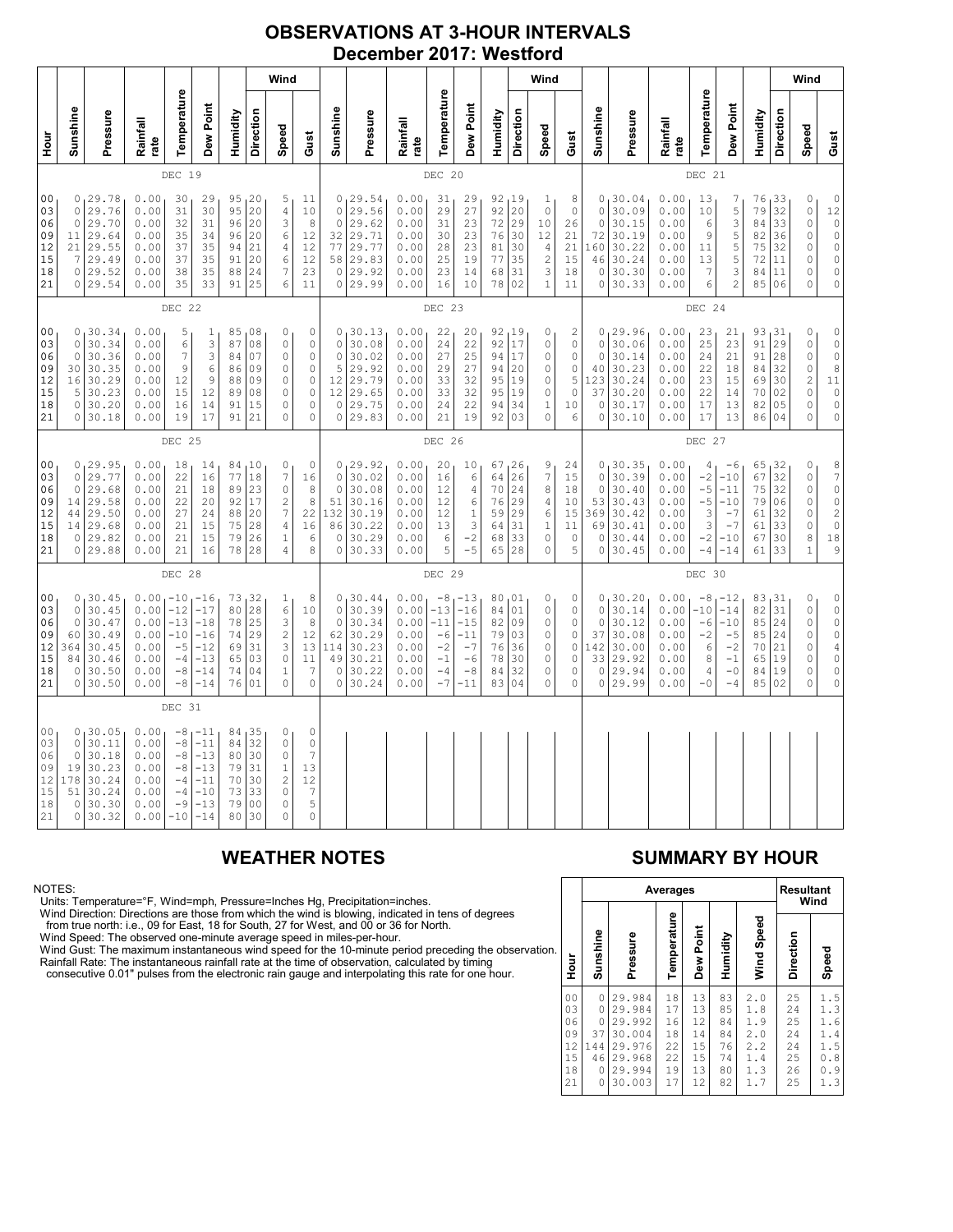### **HOURLY PRECIPITATION (Water Equivalent) December 2017: Westford**

| Date                                  |         | A.M. Hour Ending at |      |    |    |    |      |    |    |    |    |      |    |    |      | P.M. Hour Ending at |                                                                                                                                                                                                                                                                                                                                                              |    |    |    |    |                               |    |      |                                                                 |  |  |  |
|---------------------------------------|---------|---------------------|------|----|----|----|------|----|----|----|----|------|----|----|------|---------------------|--------------------------------------------------------------------------------------------------------------------------------------------------------------------------------------------------------------------------------------------------------------------------------------------------------------------------------------------------------------|----|----|----|----|-------------------------------|----|------|-----------------------------------------------------------------|--|--|--|
|                                       | 01      | 02                  | 03   | 04 | 05 | 06 | 07   | 08 | 09 | 10 | 11 | 12   | 01 | 02 | 03   | 04                  | 05                                                                                                                                                                                                                                                                                                                                                           | 06 | 07 | 08 | 09 | 10                            | 11 | $12$ | Date                                                            |  |  |  |
| 01<br>02<br>03<br>04<br>05            |         |                     |      |    |    |    | 0.04 |    |    |    |    | 0.02 |    |    | 0.04 |                     | $0\,.\,01$                                                                                                                                                                                                                                                                                                                                                   |    |    |    |    | $0.01$ 0.07 0.07 0.02 0.06 05 |    |      | $01$<br>$02$<br>$03$<br>04                                      |  |  |  |
| 07<br>08<br>09<br>10                  | 06 0.06 |                     | 0.01 |    |    |    |      |    |    |    |    | 0.01 |    |    |      |                     |                                                                                                                                                                                                                                                                                                                                                              |    |    |    |    |                               |    |      | 06<br>$07$<br>$08$<br>$09$<br>10                                |  |  |  |
| 11<br>12<br>13<br>14<br>15            |         |                     |      |    |    |    |      |    |    |    |    |      |    |    |      |                     |                                                                                                                                                                                                                                                                                                                                                              |    |    |    |    |                               |    |      | $\begin{array}{c} 11 \\ 12 \\ 13 \\ 14 \\ 15 \end{array}$       |  |  |  |
| 16<br>17<br>18<br>19<br>20            |         |                     |      |    |    |    |      |    |    |    |    |      |    |    |      |                     |                                                                                                                                                                                                                                                                                                                                                              |    |    |    |    |                               |    |      | $\begin{array}{c} 16 \\ 17 \end{array}$<br>$18$<br>$19$<br>$20$ |  |  |  |
| 21<br>22<br>23<br>24<br>25            |         |                     |      |    |    |    |      |    |    |    |    |      |    |    |      |                     |                                                                                                                                                                                                                                                                                                                                                              |    |    |    |    |                               |    |      | 21<br>22<br>23<br>24<br>25                                      |  |  |  |
| $\frac{26}{27}$<br>$2\,8$<br>29<br>30 |         |                     |      |    |    |    |      |    |    |    |    |      |    |    |      |                     |                                                                                                                                                                                                                                                                                                                                                              |    |    |    |    |                               |    |      | 26<br>27<br>28<br>29<br>30                                      |  |  |  |
| 31                                    |         |                     |      |    |    |    |      |    |    |    |    |      |    |    |      |                     |                                                                                                                                                                                                                                                                                                                                                              |    |    |    |    |                               |    |      | 31                                                              |  |  |  |
|                                       |         |                     |      |    |    |    |      |    |    |    |    |      |    |    |      |                     | $\mathsf{sum}[\mathsf{0.06}[\mathsf{0.00}[\mathsf{0.01}[\mathsf{0.00}[\mathsf{0.00}[\mathsf{0.00}[\mathsf{0.04}[\mathsf{0.00}[\mathsf{0.00}[\mathsf{0.00}[\mathsf{0.00}[\mathsf{0.00}[\mathsf{0.03}[\mathsf{0.00}[\mathsf{0.00}[\mathsf{0.00}[\mathsf{0.01}[\mathsf{0.00}[\mathsf{0.01}[\mathsf{0.00}[\mathsf{0.01}[\mathsf{0.00}[\mathsf{0.01}[\mathsf{0.0$ |    |    |    |    |                               |    |      |                                                                 |  |  |  |

During a frozen precipitation event, hourly precipitation totals may not be recorded. In this case, daily amounts are typically entered in the last column (hour ending at 12 A.M.)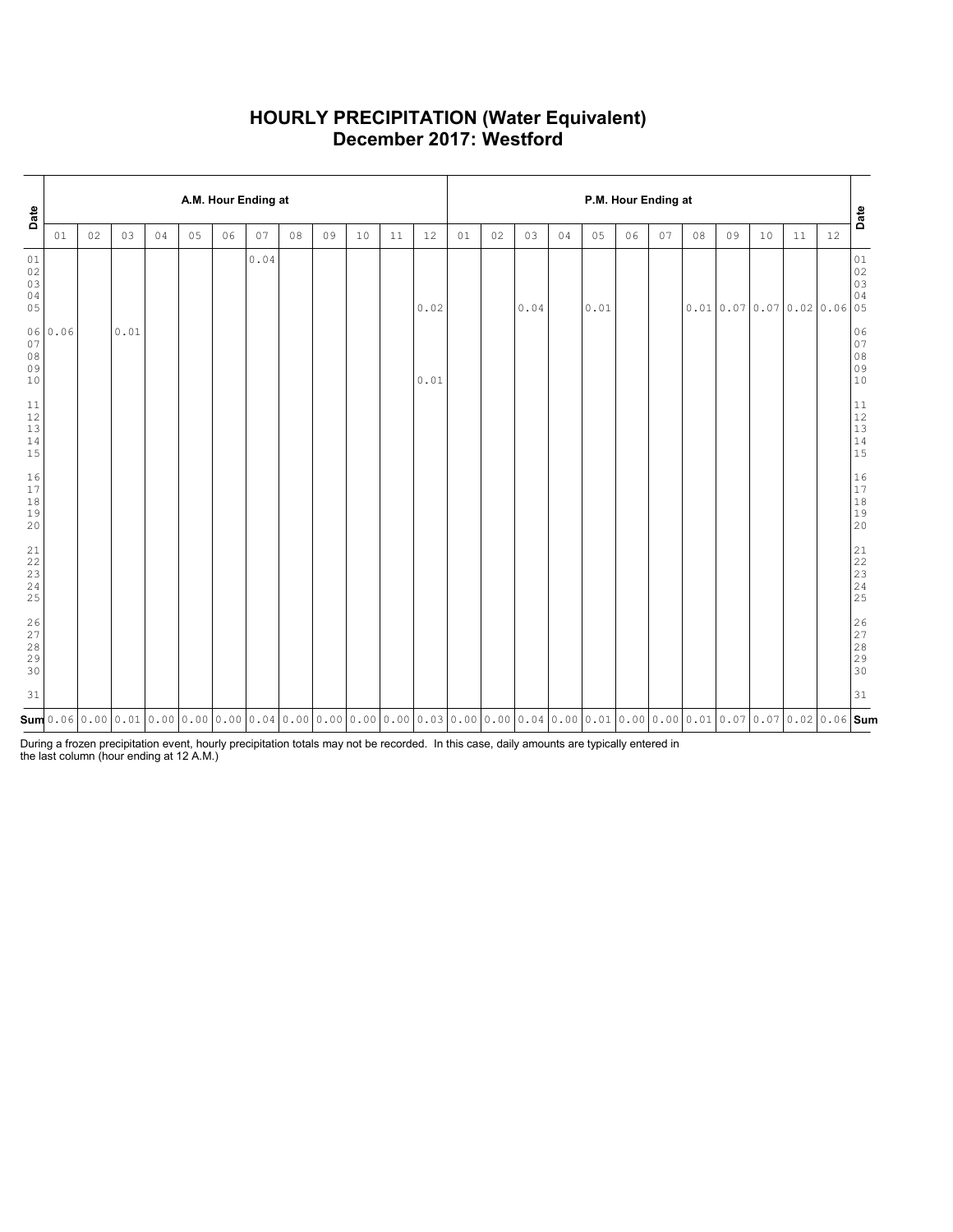### **HOUR-BY-HOUR DATA December 2017: Westford**